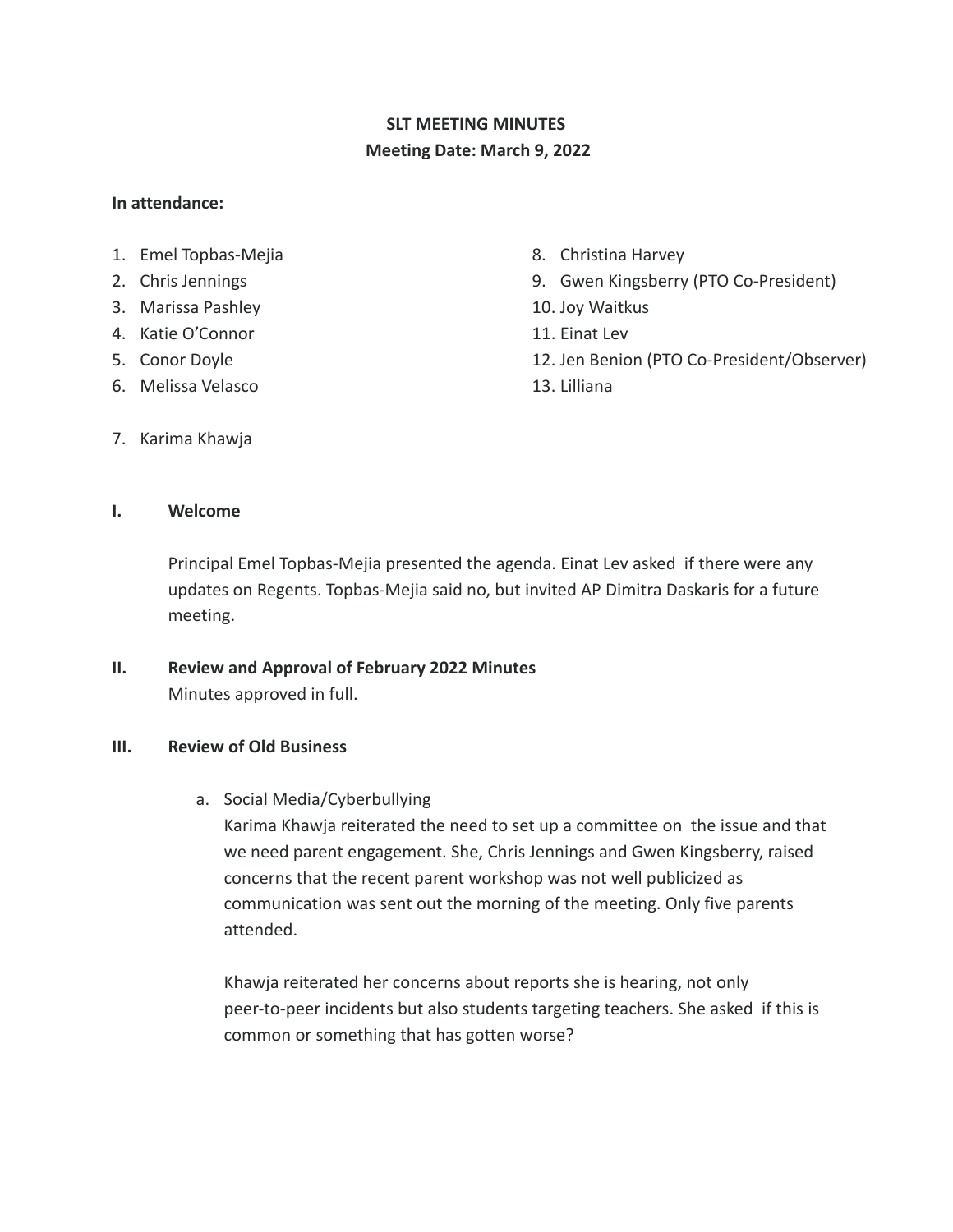Marissa Pashley noted they are seeing social-emotional issues in all grades but not as much bad behavior in the ES. She suggested an outside organization could be helpful for the IS as the kids may be more responsive.

Joy Waitkus asked if the information the PTO has on the website can be backpacked [https://www.187pto.org/copy-of-our-dei-mission.](https://www.187pto.org/copy-of-our-dei-mission) She said that this has been an ongoing issue, especially in the IS, and parents don't realize that they can control and monitor their kid's devices, and also have the responsibility to do so.

Lev suggested two organizations:

[https://www.adl.org/education/resources/tools-and-strategies/bullying-and-cyberbullying](https://www.adl.org/education/resources/tools-and-strategies/bullying-and-cyberbullying-workshops)[workshops](https://www.adl.org/education/resources/tools-and-strategies/bullying-and-cyberbullying-workshops) <https://www.projectrockit.com.au/schoolworkshops/>

Topbas-Mejia said the school is working with NYCID to train staff and students.Many situations take place during lunch and recess and staff needs to be trained how to de-escalate situations. https://nycid.org/

Members agreed:

- 1. To create a subcommittee on cyberbullying and social media usage with Ms. Capellan. Teachers and guidance counselors should be involved. (1st meeting on April 1)
- 2. To better publicize work-shops (two-week lead time) (two parent workshops scheduled for April 6 and 13)
- 3. To backpack information on PTO website (link)
- 4. To share the information Ms. Capellan about apps and tools parents can use.

#### **IV. New Business**

a. ICT Needs

Mejia-Topas updated that a new teacher (Ms. Kimble) was hired for the 3rd-grade ICT class with Ms. Ayuso.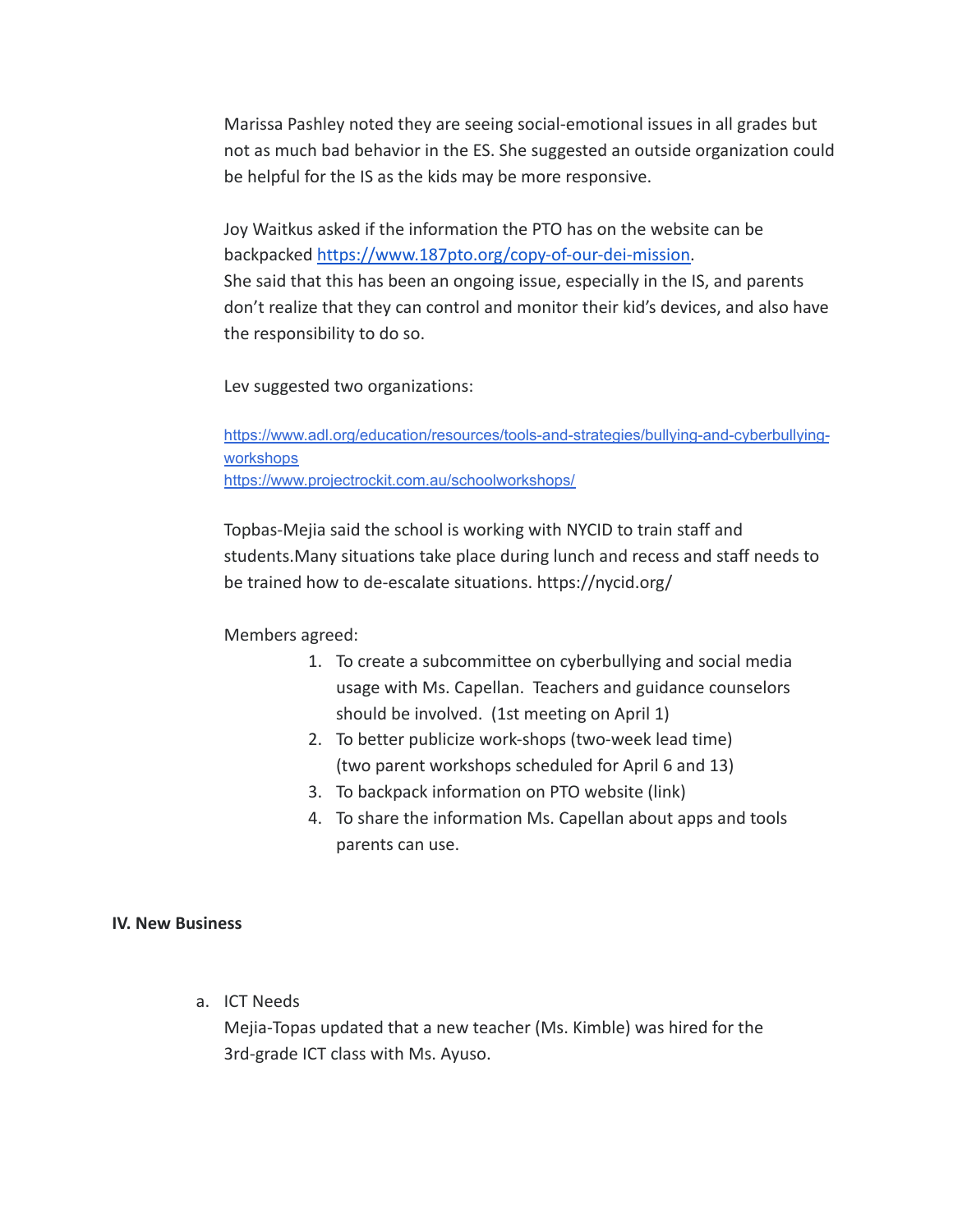Jennings expressed concerns about planning for next year, especially for the 4th grade. He wanted to know if that was being considered and what budgeting and staffing issues are.

Topbas-Mejia presented current numbers: About 19% of our students have IEPs but for a range of different reasons (related services, ICT, or 12-1-1 setting) We had about 130 consistently, but the team should take a closer look.

Pashley asked if there had been any talk about a self-contained class for ES as there candidates in each grade for self-contained. The "Turning 5 IEP" is changed to fit the needs of the school because parents don't want them to go elsewhere.

Topbas-Mejia said the issue hasn't been discussed recently but we can look into it.

Jennings suggested forming a subcommittee to bring in staff involved with ICT issues to deal with ICT and special education more broadly. He asked to have the IEP and ICT data and estimates available for planning.

Topbas-Mejia agreed. She also presented this information from the School Performance Dashboard:

19% of 743 have IEPS 2% are self-contained 3% are ELL 38% are at poverty level or below We have the same levels as city and district-wide.

We also have opened two sections in 6th and 7th grade. 91/22 in 6th 90/25 in 7th.

#### **V. Sub-Committee Reports**

a. ELA/Math Sub-Committee Doyle updated, we will plan to survey 2nd to 5th. Karmia requested the data for grades 6th-8th.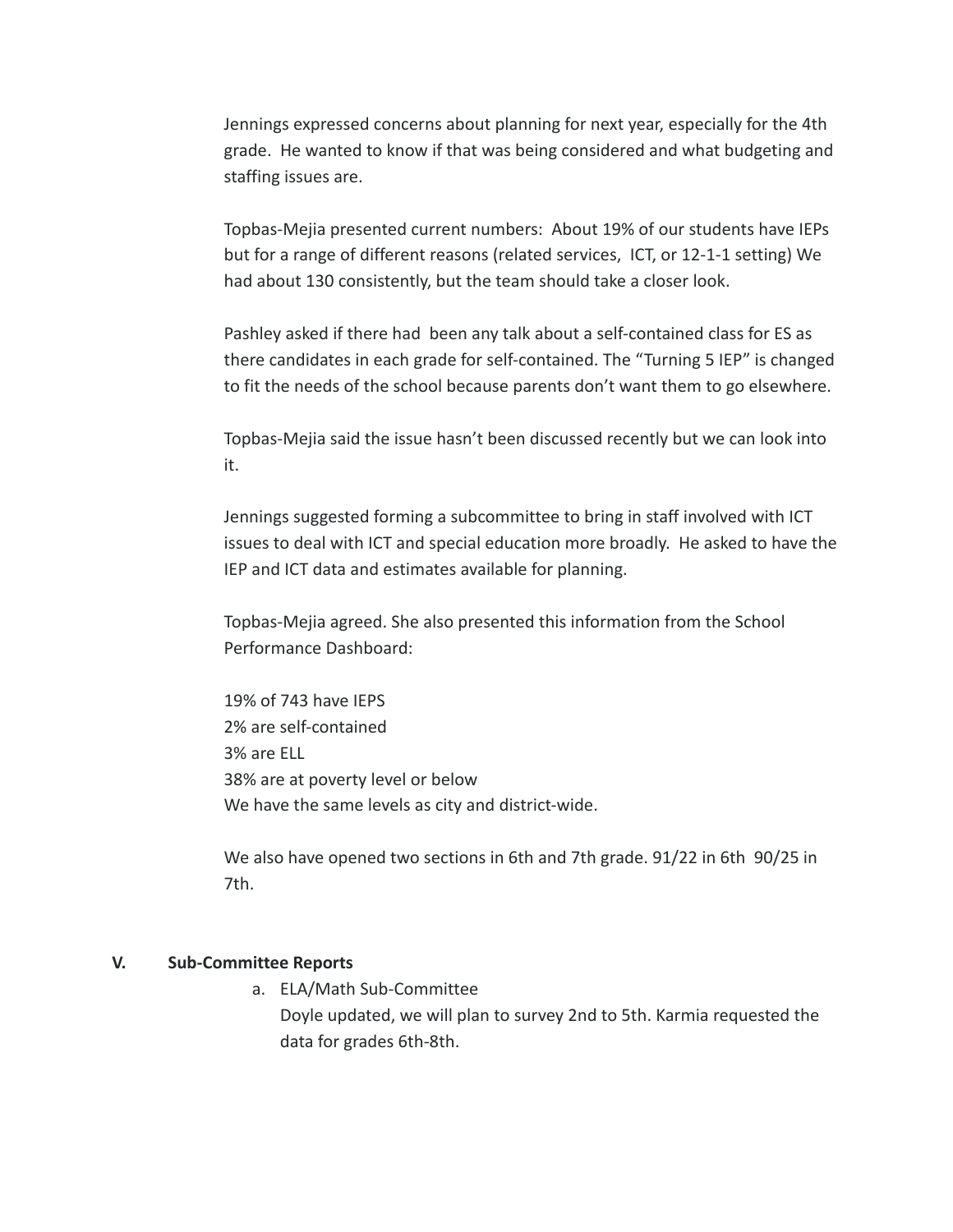Lev: We would like to get teachers involved because we need teacher perspective.

Conor Doyle: Ms. Mitchell said she is willing to join as long as she can get procession for those meetings.

b. DEI/Wellness/Attendance Committee Tabled

#### **VI. Learning Environment Surveys.**

The surveys went home and the deadline was March 31. Members said the information about the surveys and how to hand them in was unclear.

Members agreed to: provide more information, incentives and volunteers to boost numbers.

#### **VII. Comprehensive Needs Assessment**

Topbas-Mejia said we need to complete the CEP by the end of June. We should have access to the i-plan portal (this was later shared). We need to devote more time to look at our Comprehensive Needs where our strengths and areas of growth and identifying our focus areas for next year

She asked the subcommittees to look at the data before the next meeting: Demographic, assessment information (Acadience and i-Ready) and Dessa Screeners.

## **VII. Student Interviews**

Mejia-Topbas noted we should think about using interviews to gather information for younger students to help plan for CEP. She will share a tool interviewing students. She asked members to see if they think this tool will be practical.

## **IIX. Plan for Next Meeting**

Focus on CEP

Members will go through i-plan together so we can learn how to use